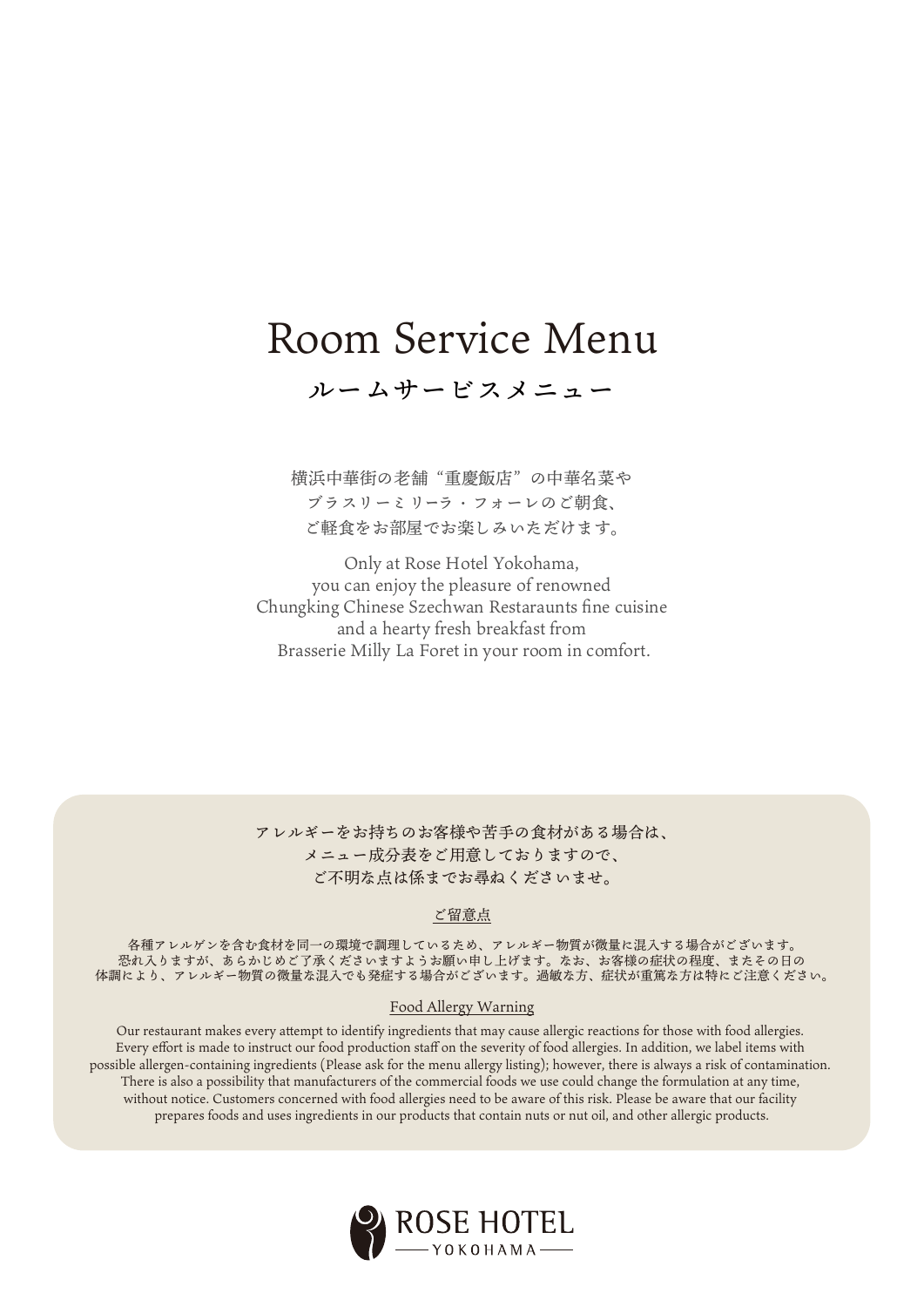# Chinese Favorites

### 中華料理



### Chinese Drink Plan Value 口 水 鶏 "よだれ鶏" 蒸し鶏の辛味ソース チャイニーズドリンクプラン バリュー お一人様  $4,000$  しんじょう こうしゅうしゅう おんしゅう おんしゅう おんしゅう Steamed Chicken with Sansho Pepper Sauce

|      | Steamed Chicken with Sansho Pepper Sauce     |
|------|----------------------------------------------|
| 椒塩鮮魷 | スルメイカの香味揚げ                                   |
|      | Crisp-Fried Squid with Mixed Salt Pepper     |
|      | 鼓油皇炒麵 醤油風味焼きそば                               |
|      | Shanghai Style Fried Noodle with Yellow Leek |
| 海皇焼売 | 特製海老シュウマイ                                    |
|      | Original Pork Siu Mai Dumpling               |
|      |                                              |

青島ビール1本·紹興酒飲み比べセット (5 年・8 年・10 年 各 40 ㎜) se Tsingdao Beer · Tasting Set: 3type of Shaoxing wine

## Chinese Drink Plan Select

チャイニーズドリンクプラン セレクト

お一人様 6,000

| 什錦拼盤  | 五種前菜盛り合わせ<br>Assortment of Five Appetizers           |
|-------|------------------------------------------------------|
| 富貴蝦球  | 大海老のマヨネーズ和え<br>Stripped Prawn with Mayonnaise        |
| 宮保牛肉  | 牛肉の唐辛子炒め<br>Wok-Fried Beef with Red Dried Chili      |
| 紅油水餃子 | 海老入り水餃子辛味ソース<br>House Special Boiled Shrimp Dumpling |
|       |                                                      |

#### 青島ビール1本·紹興酒飲み比べセット (5 年・8 年・10 年 各 40 ㎜) Re Tsingdao Beer · Tasting Set: 3type of Shaoxing wine





※ 表示料金は消費税、サービス料 13% が含まれています。 The prices listed include tax and Service Charge 13%.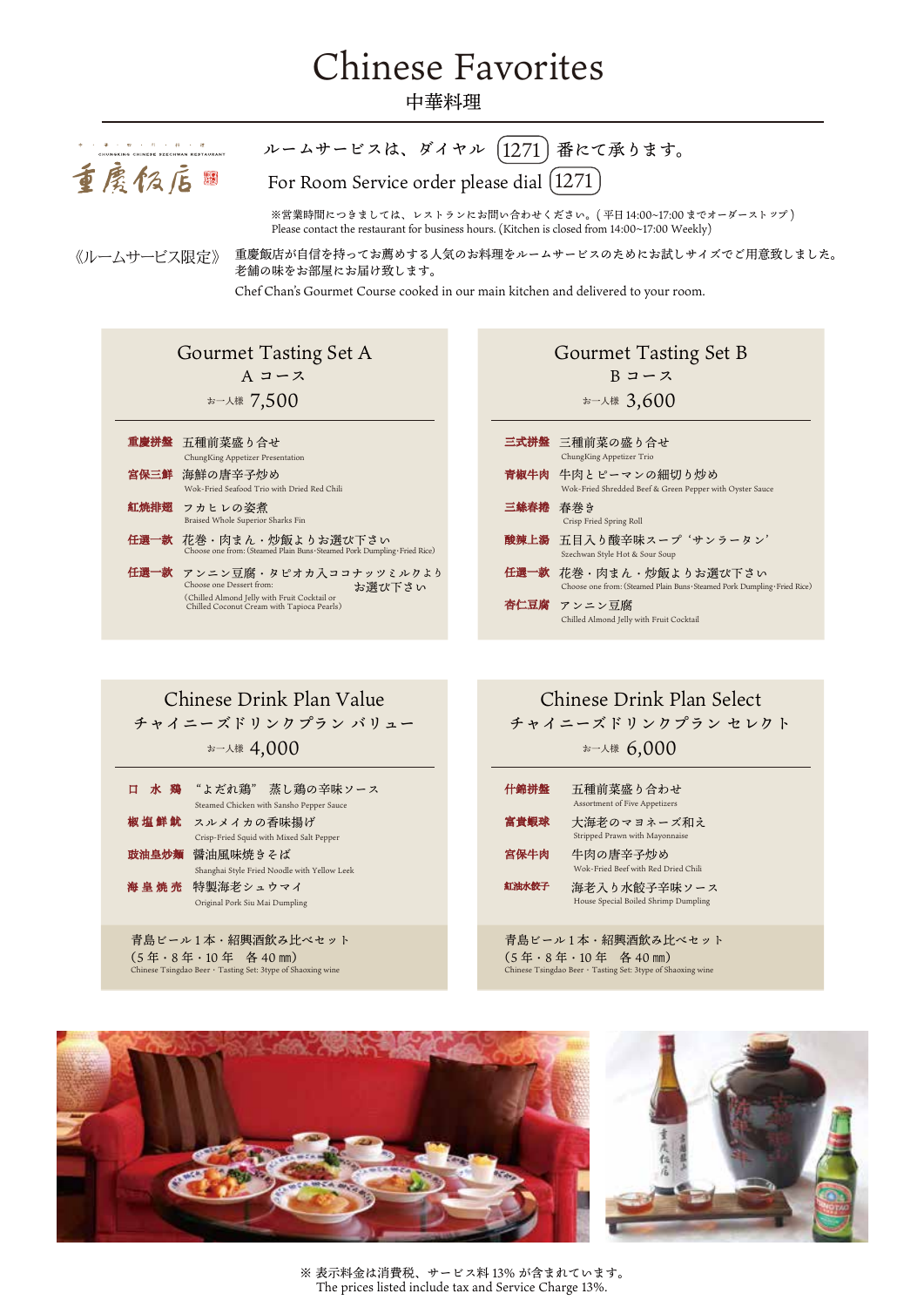|                                                                                                                                                                 | Appetizers / Soup<br>前菜 / スープ |                                                                                                     |                    |
|-----------------------------------------------------------------------------------------------------------------------------------------------------------------|-------------------------------|-----------------------------------------------------------------------------------------------------|--------------------|
| 三種前菜の盛り合わせ<br>$\left(1\right)$<br>Chunking Appetizer (三色拼盤)                                                                                                     | 1,700                         |                                                                                                     |                    |
| 蟹肉入りフカヒレスープ<br>(2)<br>Shark Fin Soup with Crabmeat (Per Serving) (蚧肉魚翅)                                                                                         | 1,700                         |                                                                                                     |                    |
| (3)五目入り酸辛味スープ サンラータン                                                                                                                                            | 950                           |                                                                                                     |                    |
| Szechwan Style Hot Sour & Soup (Per Serving) (酸辣上湯)<br>蟹肉入りコーンスープ<br>(4)<br>Cream Corn Soup with Crab Meat (Per Serving) (蟹肉粟米上湯)                               | 950                           | 3.サンラータン<br>2.蟹肉入り<br>フカヒレスープ                                                                       | 4. 蟹肉入り<br>コーンスープ  |
|                                                                                                                                                                 | Rice & Noodles<br>麺・飯         |                                                                                                     |                    |
| (5) 五目チャーハン<br>Fried Rice with Assorted Meat (什錦炒飯)                                                                                                             | 1,450                         | (11) シーフード入りお粥<br>Congee with Mixed Seafood (海鮮粥)                                                   | 1,700              |
| 鶏肉と海老入り XO 醤チャーハン<br>66)                                                                                                                                        | 1,550                         | 白粥<br>(12)                                                                                          | 900                |
| Fried Rice with Shrimp & Chicken in XO Sause (重慶炒飯)<br>タンタン麺<br>(7)                                                                                             | 1,350                         | Rice Congee (白粥)<br>白飯<br>(13)                                                                      | 350                |
| Szechwan Tan-Tan Noodle with sesame soy bean paste&Red Chili<br>焼き豚入りスープそば<br>〔8〕                                                                               | (四川担担麺)<br>1,350              | Steamed Plain Rice (白飯)                                                                             |                    |
| Soup Noodle with Barbecued Pork (叉焼湯麺)<br>( 9) 海鮮入りスープそば                                                                                                        | 1,800                         |                                                                                                     |                    |
| Noodle Soup with Assorted Seafood (海鮮湯麺)<br>(10)<br>五目あん掛け焼きそば                                                                                                  | 1,900                         |                                                                                                     |                    |
| Fried Crispy Noodle with Stewed Seafood & Meat (什錦炒麵)                                                                                                           |                               | 5. 五目チャーハン<br>7. タンタン麺                                                                              | 10. 五目あん掛け<br>焼きそば |
|                                                                                                                                                                 | Dishes<br>料理                  |                                                                                                     |                    |
| フカヒレの姿煮<br>[14]                                                                                                                                                 | $6,000$ (19)                  | スブタ                                                                                                 | 1,900              |
| Braised Whole Shark Fin(紅焼排翅)<br>ホタテ・大海老・イカの料理<br>(15)<br>Wok-Fried Seafood Trio (Scallop, Squid, Prawn)<br>(塩味 or XO 醤からお選び下さい) in Light Seasoning or XO Sauce | 3,000                         | Signature Sweet & Sour Pork (古老肉)<br>マーボー豆腐 料理長おすすめ<br>(20)<br>Signature ChungKing Mabo Tofu (麻婆豆腐) | 1,800              |
| 鶏肉とナッツの唐辛子炒め<br>(16)<br>Wok-Fried Diced Chicken with Nuts & Dried Red Chili                                                                                     | (炒三鮮)<br>2,000                |                                                                                                     |                    |
| 牛肉と野菜のオイスターソース炒め<br>(17)<br>Wok-Fried Tender Beef & Seasonal Vegetable with Oyster Sauce                                                                        | (宮保鶏丁)<br>2,200               |                                                                                                     |                    |
| (18)<br>大海老の料理<br>Wok-Fried Prawn with Mayonnaise Cream or Chili Sauce<br>( チリソース or マヨネーズからお選び下さい )                                                            | (蚝油牛肉)<br>3,000               | 14.フカヒレの姿煮<br>18. 大海老料理                                                                             | 20.麻婆豆腐            |
|                                                                                                                                                                 | 点心・甜類                         | Dim Sum & Dessert                                                                                   |                    |
|                                                                                                                                                                 |                               |                                                                                                     |                    |
| 焼売<br>(21<br>Siumai Dumpling (4pc/serving) (焼売)                                                                                                                 | 各4個入3 880                     | 桃あんまん<br>(26)<br>Prosperity Peach Bun (2pc/serving) (寿桃)<br>with Sweet Red Bean Paste               | 各2個入3 800          |
| 小籠包<br>(22)<br>Shanghai Soup Dumpling (4pc/serving) (小籠包)                                                                                                       | 各4個入3 880                     | フルーツ入り杏仁豆腐<br>1271<br>Almond Jelly with Fruit Cocktail (杏仁豆腐)                                       | 700                |
| (23)<br>海老蒸し餃子<br>Prawn Dumpling (4pc/serving) (蝦餃)                                                                                                             | 各4個入3 880                     | タピオカココナッツミルク<br>[28]<br>Coconuts Milk with Tapioca (西米露)                                            | 700                |
| 春捲<br>(24)<br>Crisp Fried Spring Roll (2pc/serving) (春捲)                                                                                                        | 各2個入5 700                     |                                                                                                     |                    |
| (25)<br>肉まん                                                                                                                                                     | 各2個入3 880                     |                                                                                                     |                    |

Steamed Pork Bun (2pc/serving) ⑺肉包)

> ※ 表示料金は消費税、サービス料 13% が含まれています。 The prices listed include tax and Service Charge 13%.

Ÿ.

21. 焼売 22. 小籠包

フルーツ入り 杏仁豆腐